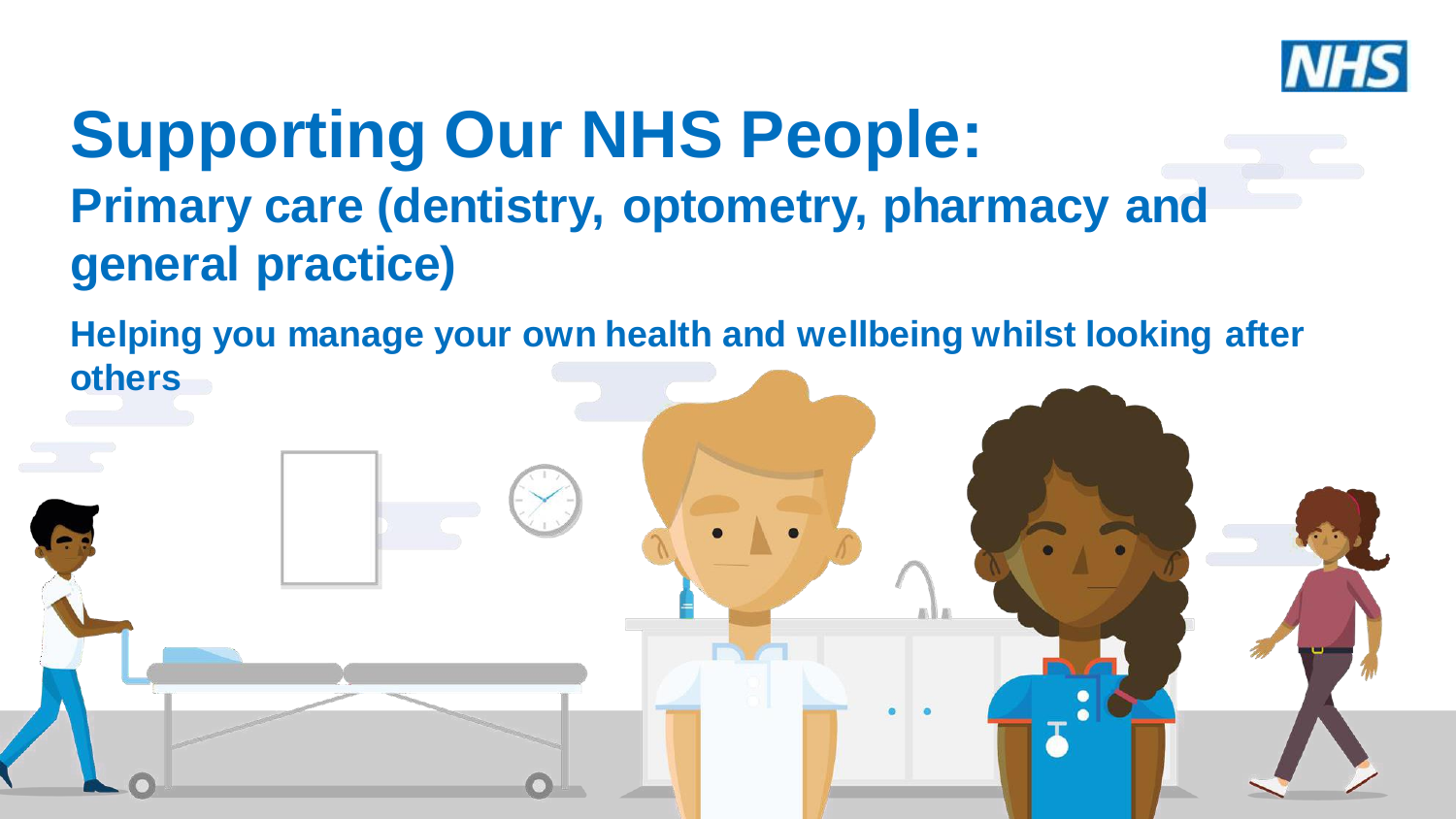# The national offer to all NHS people

One website with all the offers: [www.england.nhs.uk/people](http://www.england.nhs.uk/people)

You can also contact the national team **By email:** [ournhspeople.hwb@nhs.net](mailto:ournhspeople.hwb@nhs.net) By Twitter: @people\_nhs

Support offers include:

- Dedicated staff helplines and text support ran by trained professionals
- Free access to a range of mental health apps
- Rapid assessment through your local staff mental health hub
- Bespoke financial wellbeing support
	- Coaching, counselling and mentoring programmes
- Learning and development opportunities for leaders and line managers



*IN EE* 



NF ARF THF NHS:

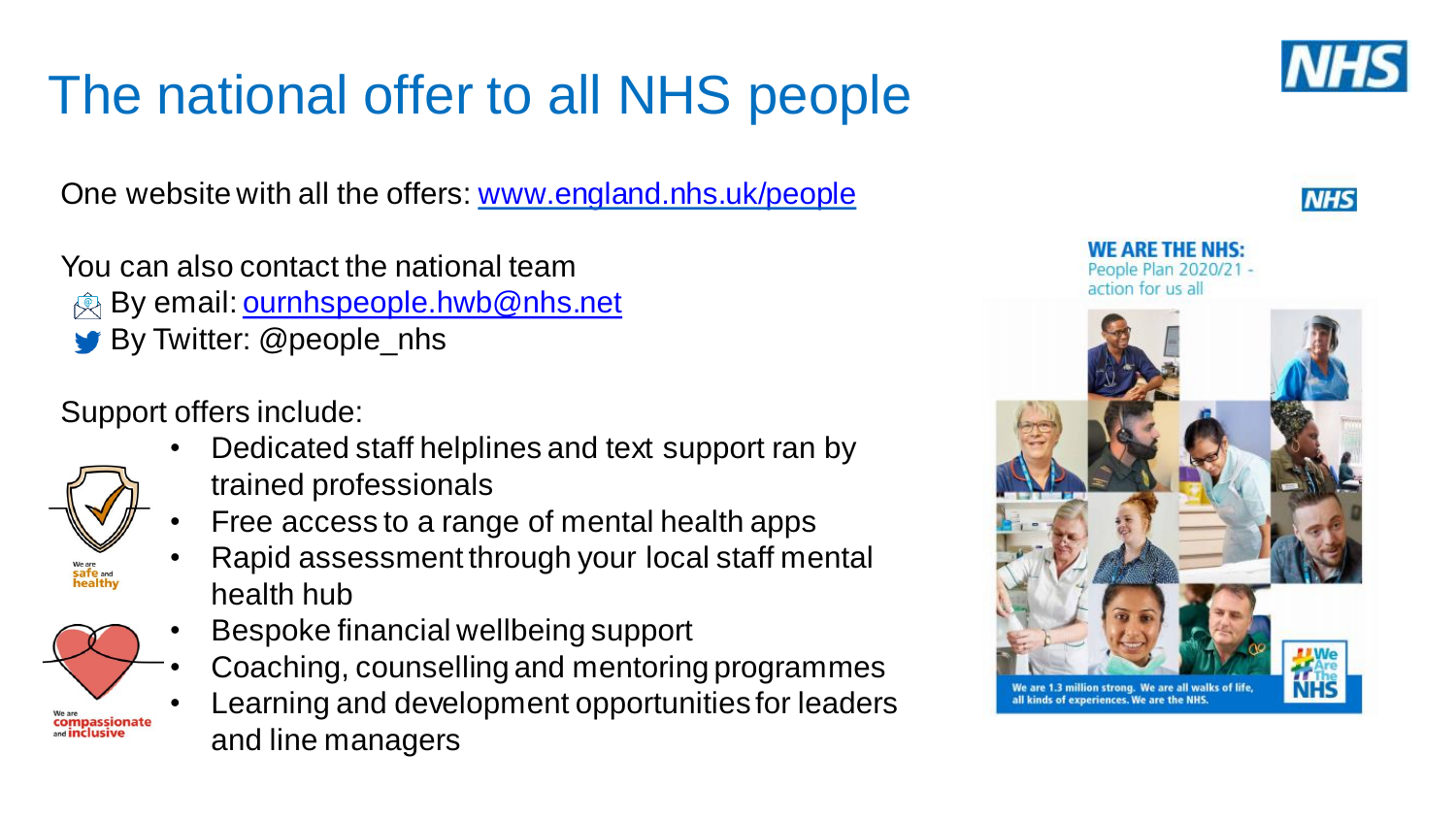

# **Support available for individuals**

The following pages outline all the national support offers available to our NHS people. These offers are intended to compliment any local support programmes in place, including occupational health and wellbeing services and Employee Assistance Programmes (EAP).

Please do feel free to share this pack with your teams and colleagues, especially those seeking support.

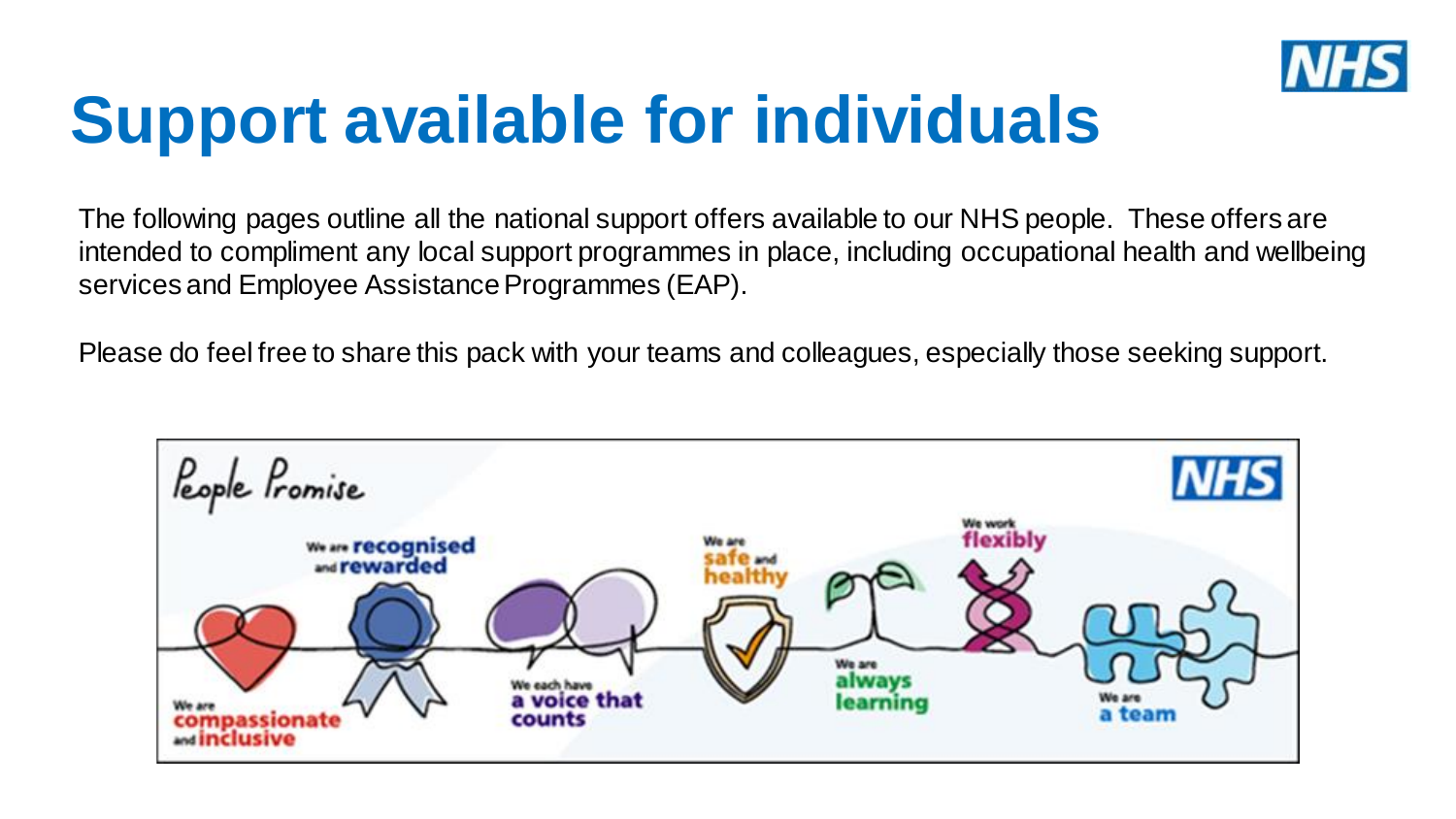

### Support for colleagues who need to talk

#### **Staff** support line

This confidential staff support line, operated by the Samaritans, is free to access from 7:00am – 11:00pm, seven days a week. This support line is here for you when you've had a tough day, are feeling worried or overwhelmed. Whatever your worries, trained advisers can help with signposting and confidential listening. **Call:** 0800 069 6222 or text **FRONTLINE**to 85258 for support 24/7 via text

#### **Bereavement support line**

We also have a confidential bereavement support line, operated by Hospice UK and free to access from 8:00am – 8:00pm, seven days a week. Ateam of fully qualified and trained bereavement specialists are available to support you with bereavement and wellbeing issues relating to loss experienced through your work. **Call:** 0300 303 4434

**Find out more:** <https://www.england.nhs.uk/supporting-our-nhs-people/support-now/>



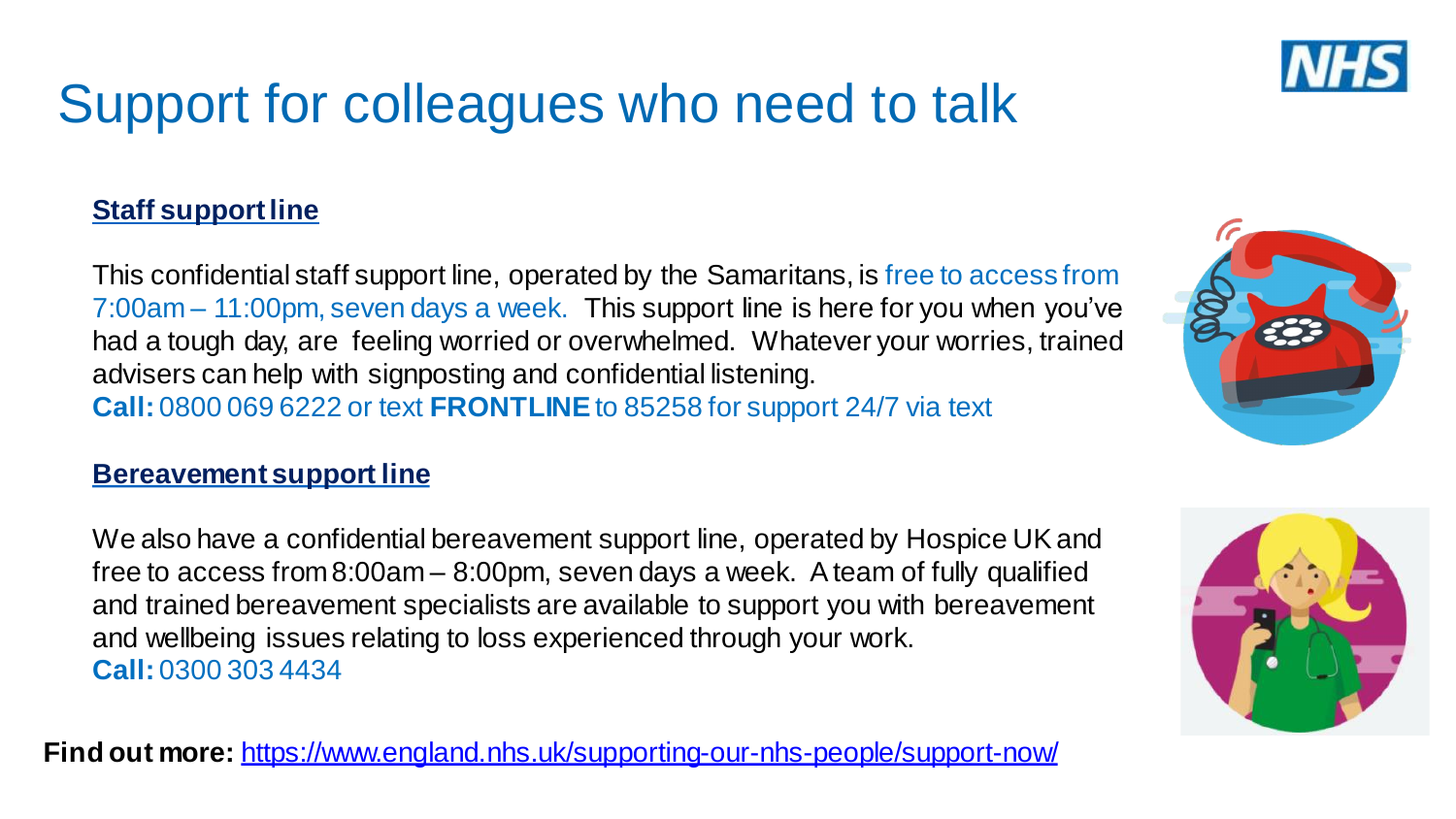

# Support for colleagues who may need a clinical assessment

Our staff mental health and wellbeing hubs have been set up to provide healthcare colleagues rapid access to local evidence-based mental health services and support where needed. The hub offer is confidential and free of charge for all healthcare staff. The hubs can offer you a clinical assessment and supported referral to the support that you need, such as talking therapy or counselling. It is separate and confidentialfrom your organisation.

It is open to all healthcare staff, including those working in primary care and social care. You can self-refer orrefer a colleague (with their consent).

**Tofind your local hub:**Please visit the website below and select the region most appropriate to you.

Click here to hear Sam's [experience using the staff mental](https://youtu.be/5_7GUlhdE88)  health and wellbeing hubs.

#### **Hubs deliver three key functions:**



1. Deliver **proactive outreach and engagement** 



2. Provide rapid **clinical assessment** 



3. Provide **care co-ordination and supported onward referral** to deliver rapid access to mental health treatment

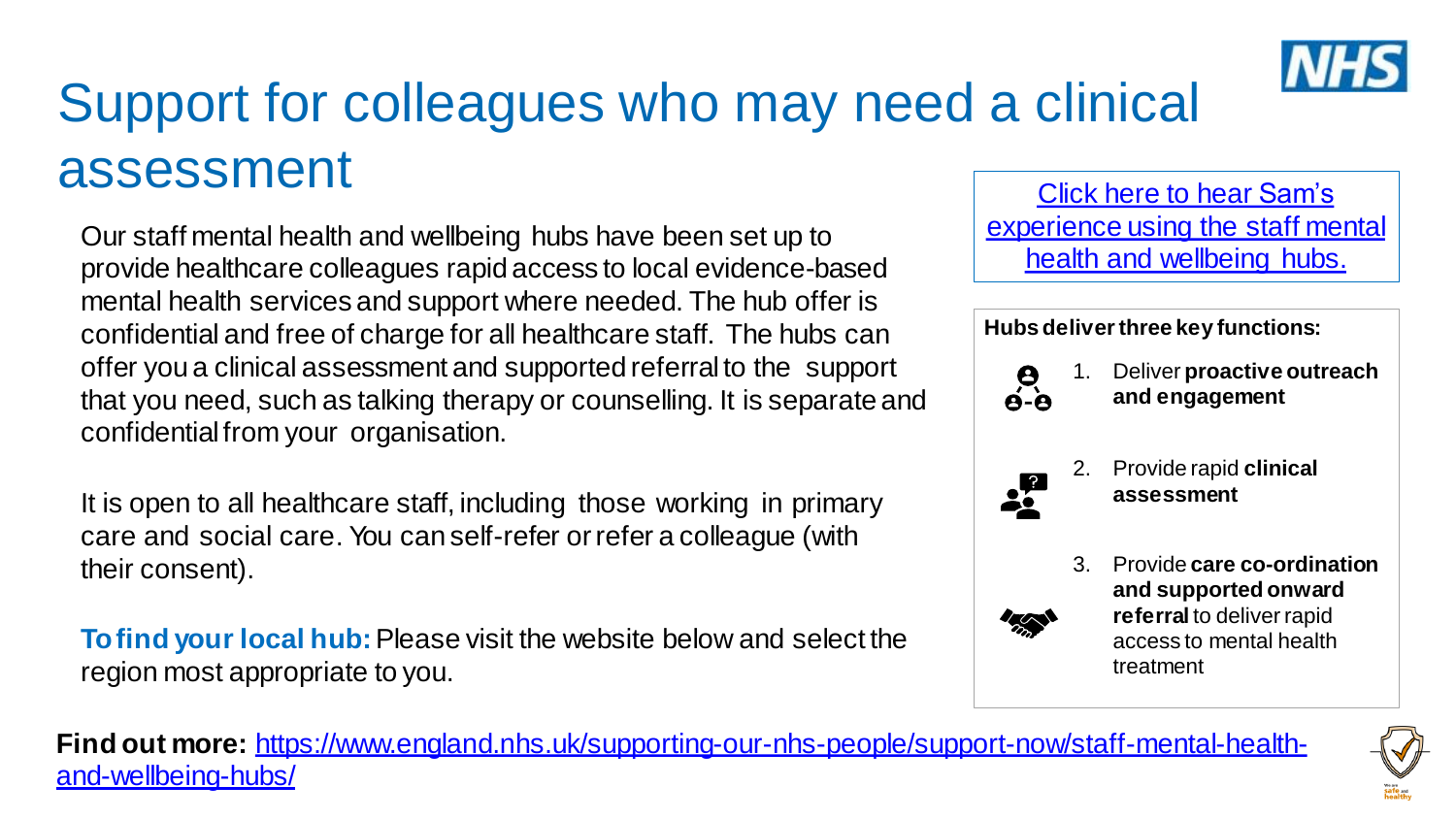

### Dedicated support for primary care colleagues

### **Looking after you too: Primary care coaching offer**

Our primary care colleagues (including those working in both clinical and non clinical roles across general practice, dental, optometry and pharmacy services), have faced unprecedented challenges lately.

This individual coaching support offer is available to all primary care colleagues and is delivered by a highly skilled and experienced coach. This is a safe space to offload the demands of whatever you are experiencing and be supported in developing practical strategies for dealing with this. It might be that through a one-off conversation you have all the strategies you need to cope with your situation and stay well, or you might find a few sessions helpful.



**Find out more:** [https://www.england.nhs.uk/supporting-our-nhs-people/support-now/looking-after-you](https://www.england.nhs.uk/supporting-our-nhs-people/support-now/looking-after-you-confidential-coaching-and-support-for-the-primary-care-workforce/)confidential-coaching-and-support-for-the-primary-care-workforce/

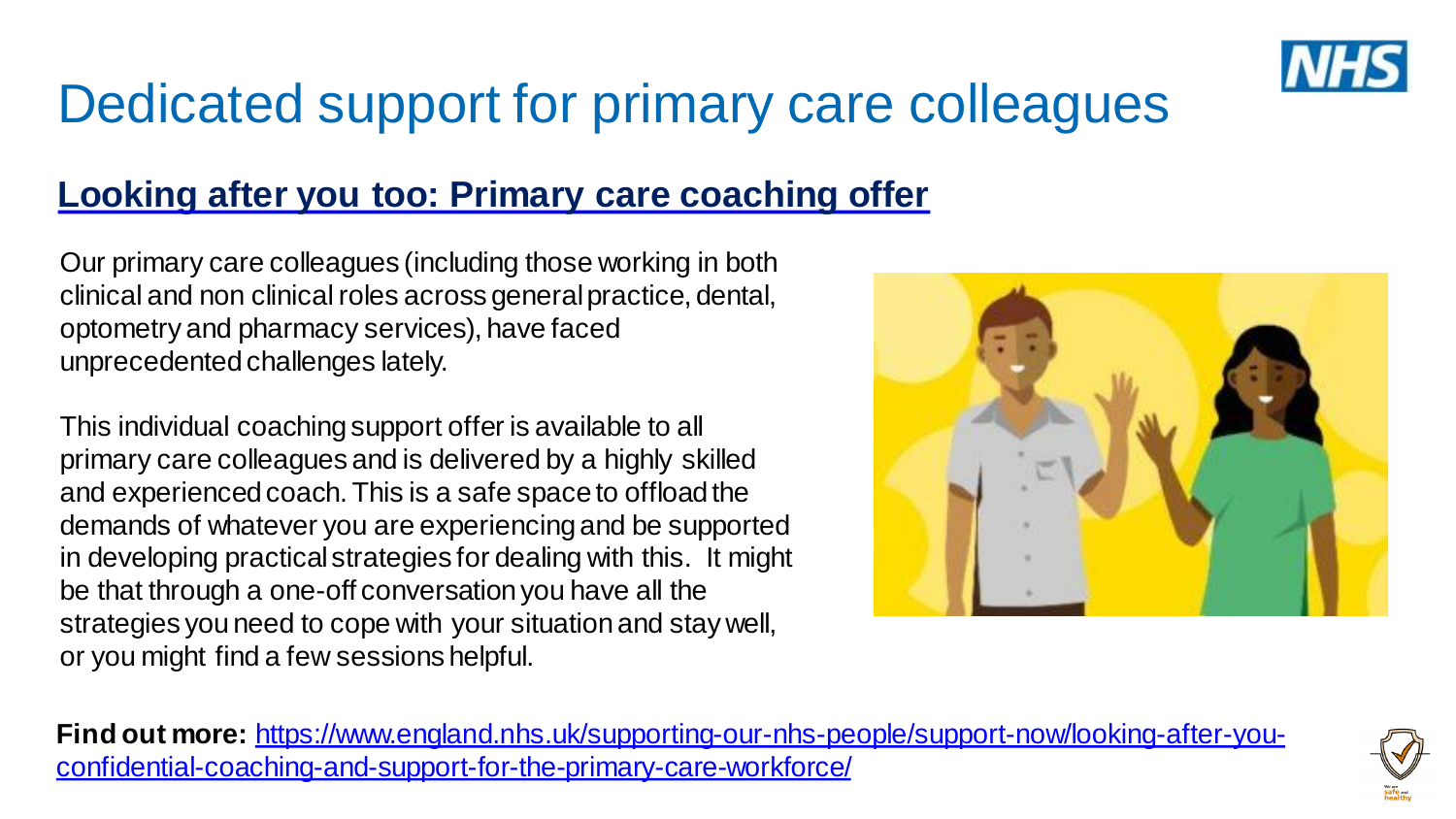

### Dedicated support for primary care colleagues

### **Looking after your career – coaching about you and your career**

This new service is an opportunity for our primary care colleagues to focus on themselves and their career. You can use this coaching programme to talk to a trained coach about topics such as:

- Planning your career progression
- Your options
- **Making choices**
- Career decisions.

The coaching is designed to support you to take practical steps, take more control over your career direction and proactively advance it.



**Find out more:** [https://www.england.nhs.uk/supporting-our-nhs-people/support-now/looking-after-you](https://www.england.nhs.uk/supporting-our-nhs-people/support-now/looking-after-you-confidential-coaching-and-support-for-the-primary-care-workforce/)confidential-coaching-and-support-for-the-primary-care-workforce/

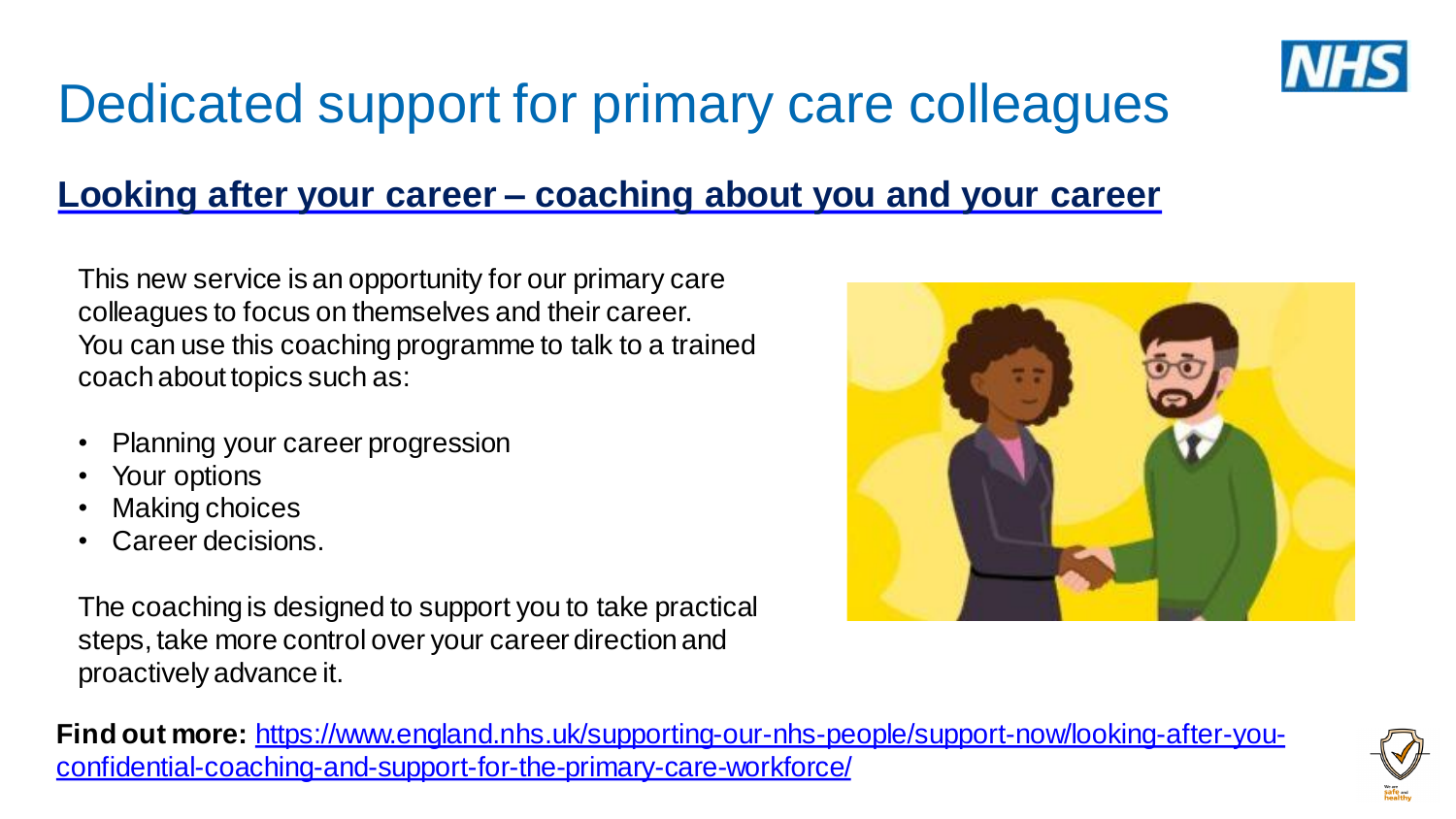# Support through our digital health and wellbeing apps



Headspace is a science-backed app in mindfulness and meditation, providing unique tools and resources to help reduce stress,build resilience, and aid better sleep.

Free access has now been extended until 31 December 2022.



#### **Unmind**

Unmind is a mental health platform that empowers staff to proactively improve their mental wellbeing. It includes digital programmes designed to help with stress, sleep, coping, connection, fulfilment and nutrition.

Free access has now been extended until 31 December 2021.





**Find out more:** https://www.england.nhs.uk/supporting-our-nhs-people/support-now/wellbeing-apps/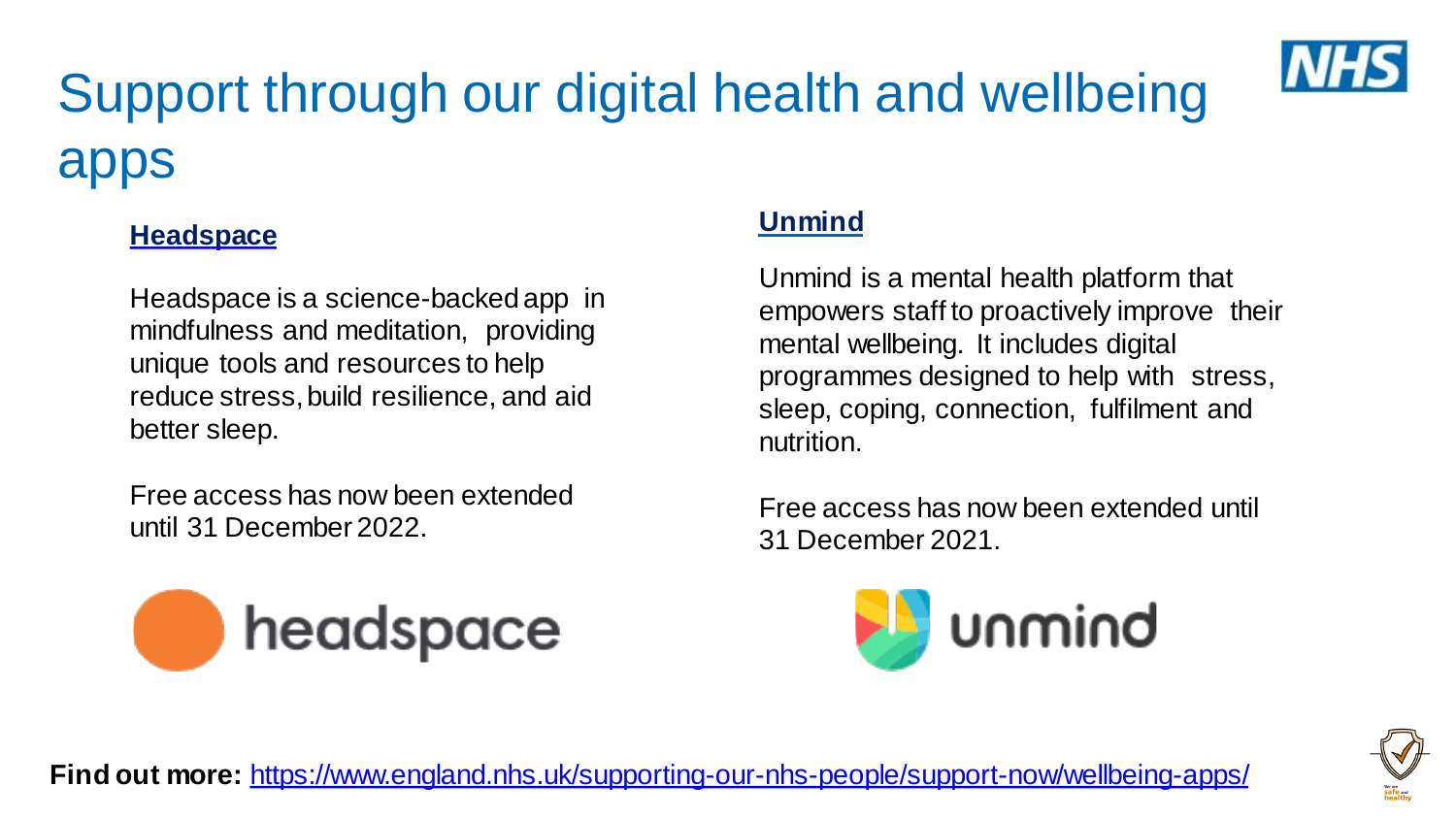

# Suicide prevention and support for those experiencing suicidal ideation

#### **Stay Alive**

The StayAlive app is a suicide prevention resource for the UK, packed full of useful information and tools to help you stay safe in crisis. You can use it if you are having thoughts of suicide or if you are concerned about someone else who may be considering suicide.



#### **Zero Suicide Alliance**

Access to a range of free online learning sessions that provide you with a better understanding of the signs to look out for and the skills required to approach someone who is struggling, whether that be through social isolation or suicidal thoughts.





**Find out more:** <https://www.england.nhs.uk/supporting-our-nhs-people/support-now/wellbeing-apps/> <https://www.zerosuicidealliance.com/training>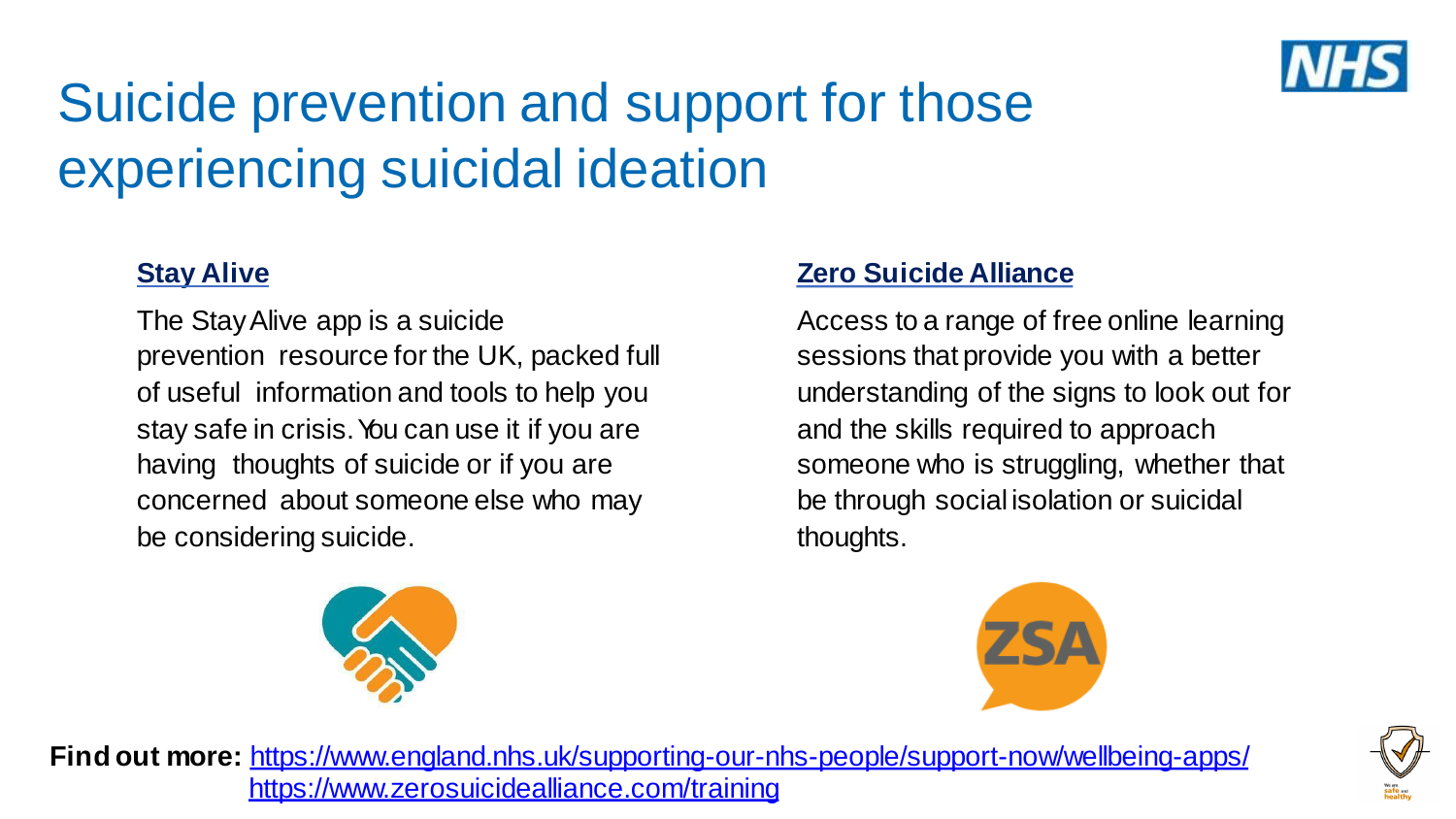

### Financial wellbeing support

#### **Financialhealth and wellbeingsupport**



This is a difficult time for our NHS people and we know that financial concerns have consistently been one of the top reasons that colleagues call the free helpline run by the Samaritans. As such, we've partnered with the Money Advice Service to bring you financial support to help you manage your finances at home.

#### **NHS staff support line telephone support line**

NHS colleagues can call this support line, provided by the Money Advice Service, for free and impartial money advice from Monday to Friday, 8am to 6pm. **Call:** 0800 448 0826

#### **WhatsApp**

**Add** +44 7701 342 744 to your WhatsApp and send the Money Advice Service's national support team a message for help with sorting out your debts, credit questions and pensions guidance.

#### **Webchat**

Chat to one of the Money Advice Service team via their **[online portal](https://webchat.moneyadviceservice.org.uk/newchat/chat.aspx?domain=people.nhs.uk)**.

**Find out more:** https://www.england.nhs.uk/supporting-our-nhs-people/support-now/financial-support/

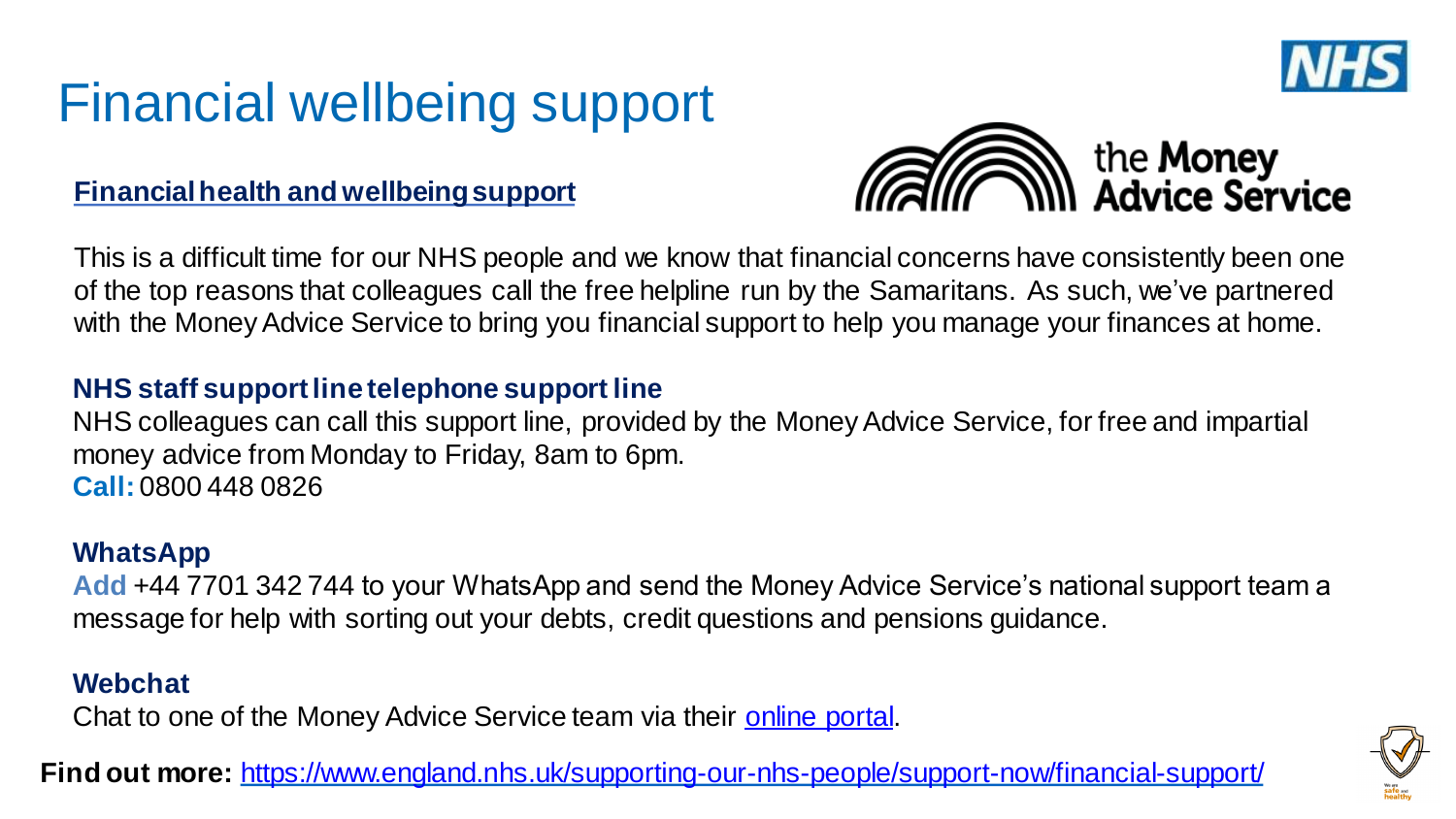

### Supporting colleagues to manage their worklife balance

#### **Cityparents**

Cityparents are offering all NHS colleagues access to their online programme that includes positive and practical support, delivered through expert-led webinars and seminars, as well as advice, peer insights, online articles, blogs and podcasts on specific topics such as health and wellbeing, bereavement and others.

They aim to help members develop skills, enhance family life, improve wellbeing and support work-life balance. This app is now free to NHS colleagues until 31 December 2021.



**Find out more:** [https://www.england.nhs.uk/supporting-our-nhs-people/support-now/wellbeing](https://www.england.nhs.uk/supporting-our-nhs-people/support-now/wellbeing-apps/cityparents/)apps/cityparents/

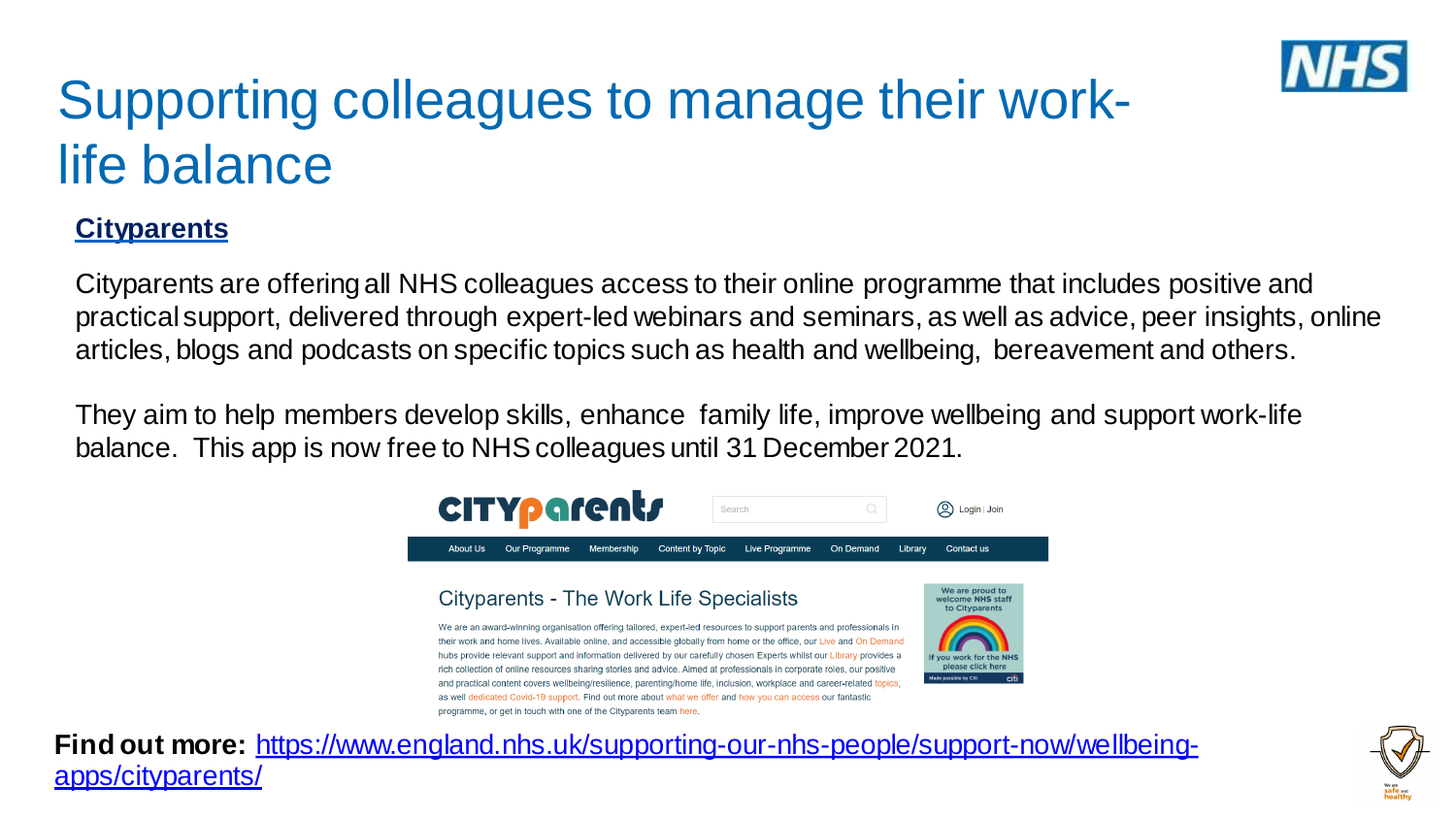### Support with weight management

#### **Digital weight management support for our NHS people**

This offer is a new and exciting programme available to NHS colleagues living with obesity, to provide the support needed to stay healthy and active.

This programme offers free, online access to a 12-week weight management programme which is designed to be personally tailored to support you on your journey to a healthier lifestyle. As a digital programme, it can be used anywhere, allowing you to complete the programme in your own time, at a pace that works for you.

There is never a better time to look after your wellbeing. Keeping healthy and active can be a challenge, but this digital programme can help you make those small changes, one step at a time.

**Find out more:** https://www.england.nhs.uk/supporting-our-nhs-people/support-now/digital-weightmanagement-programme-for-nhs-staff/





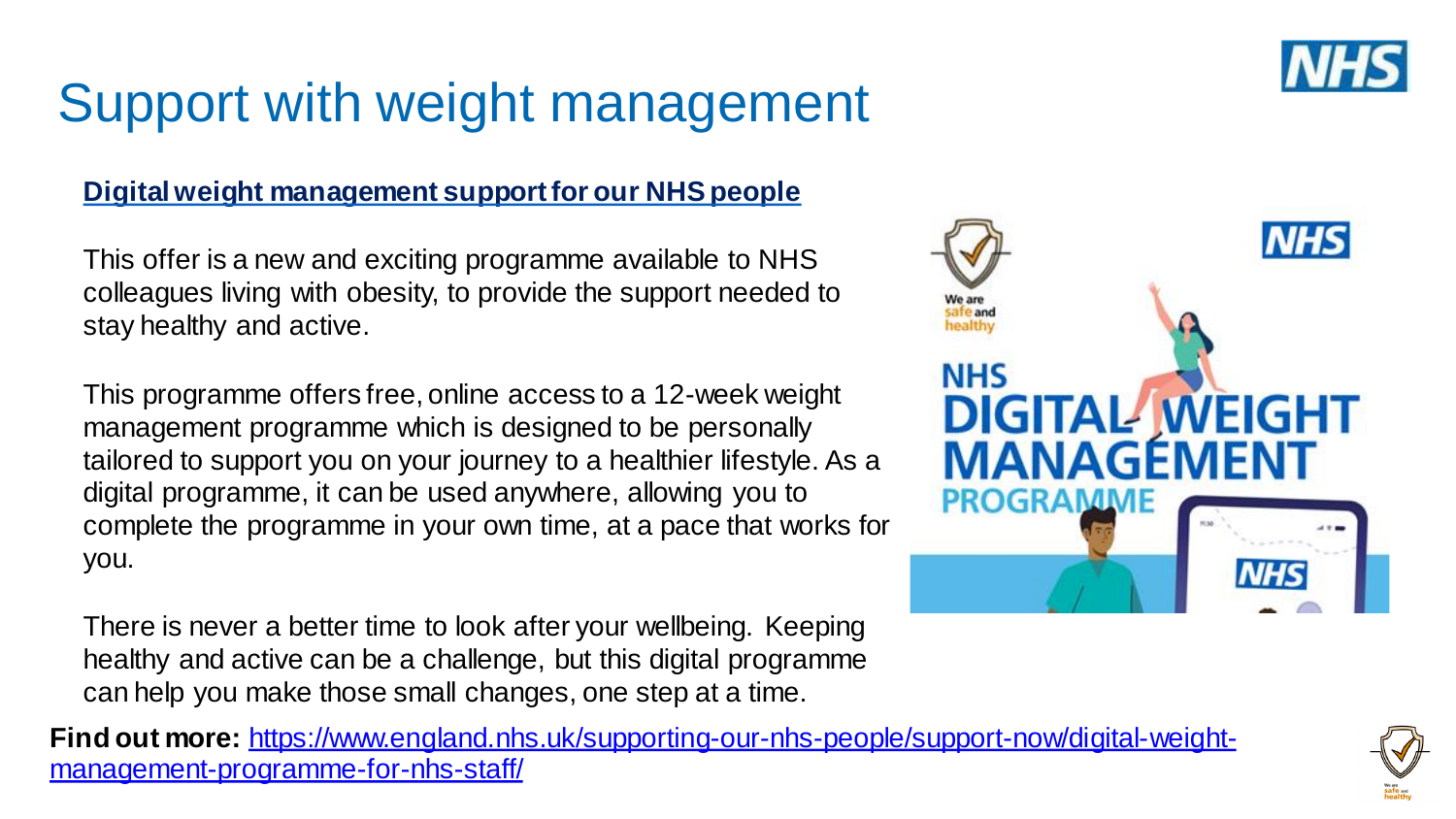### Support for those at risk of diabetes

#### **Healthier You – NHS Diabetes Prevention Programme**

It's possible for one to develop Type 2 diabetes, but certain factors can increase your risk, such as your age, family history, ethnicity, weight and blood pressure.

Type 2 diabetes can lead to serious health complications if left untreated, and so we are keen to support our NHS colleagues to significantly reduce the risk of developing Type 2 diabetes by making small lifestyle changes, with support from your local Healthier You programme. This programme can help you improve your diet, get more physically active and achieve a healthy weight, with an aim to support you on your journey back to a Healthier You.

NHS colleagues can find out if they are at risk of developing Type 2 diabetes using the Diabetes UK risk tool – it only takes a few minutes and could be the most important thing you do today. If your score comes back as at 'moderate' or 'high' risk, you'll be invited to sign up to your free local Healthier You programme.

TYPE 2 DIABETES



Are you at risk of Type 2 diabetes?



**Find out more:** Search 'Know Your Risk' or visit [riskscore.diabetes.org.uk](https://riskscore.diabetes.org.uk/start)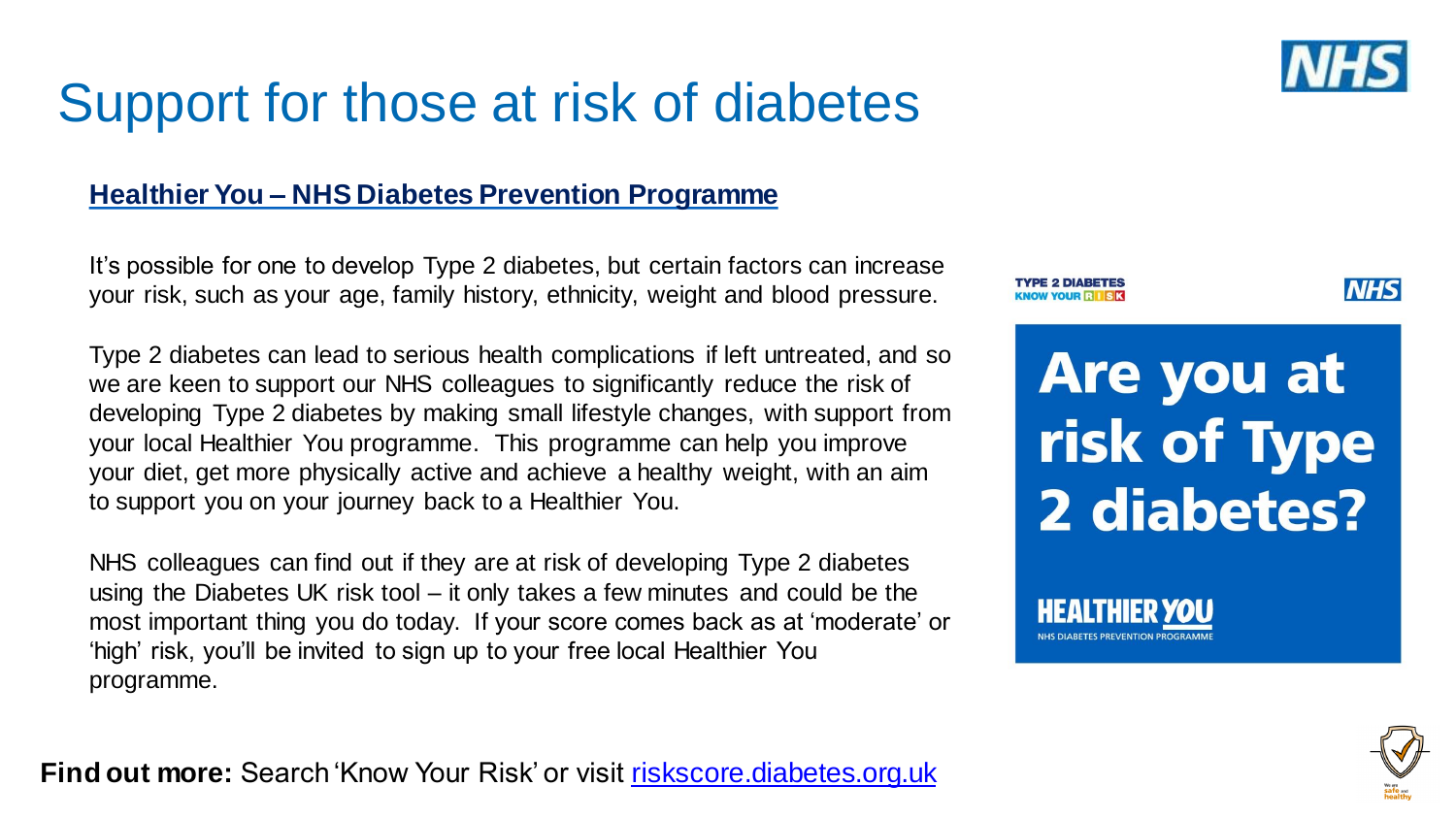

# **Supporting your team**

The following pages outline the national learning and development programmes that aim to help you become a better leader, in order to better support your colleagues.

Please do feel free to share this pack with other leaders across your organisation.

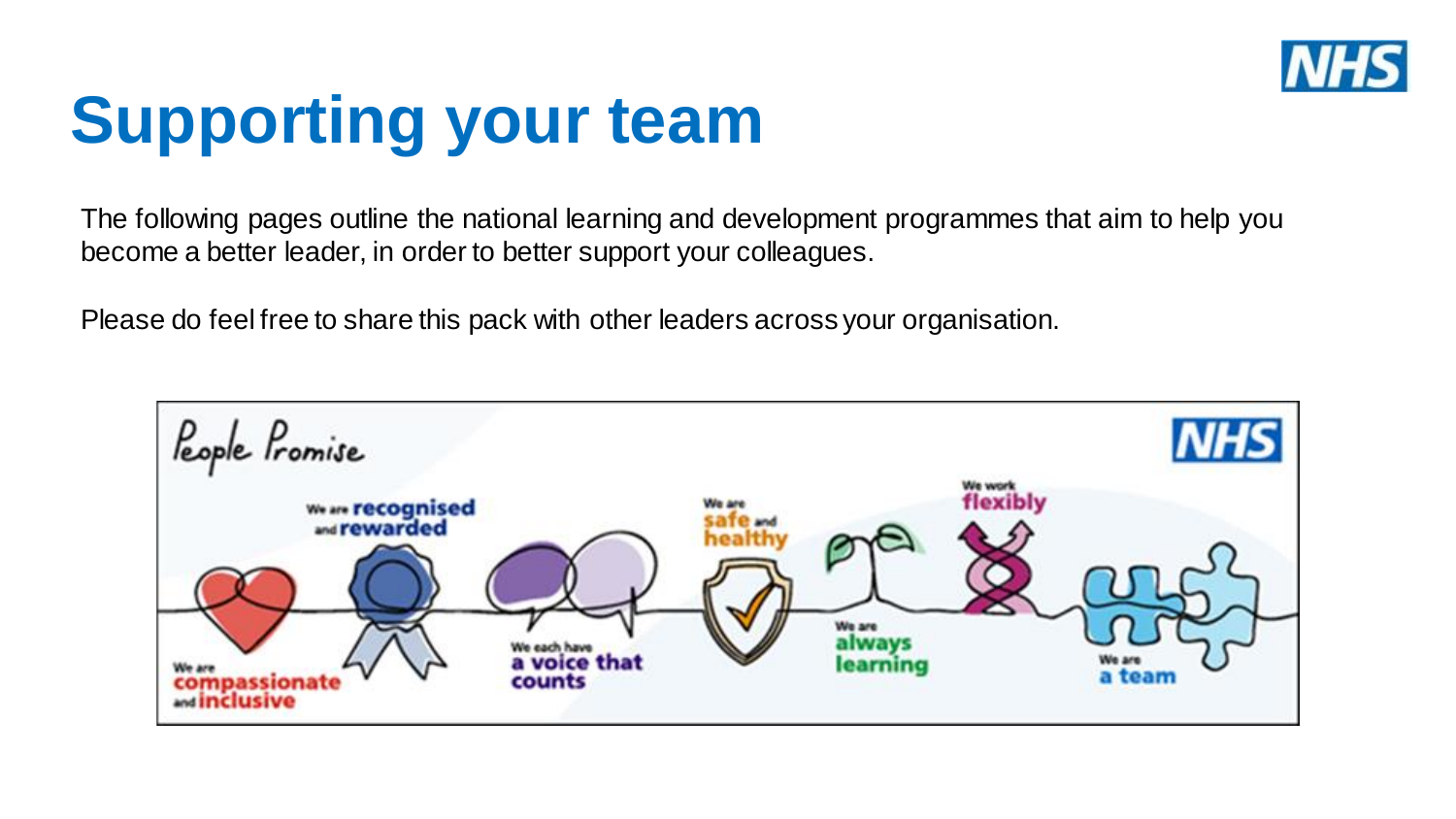

### Dedicated support for primary care colleagues

### **Looking after your team: Coaching support for those who lead or manage a team**

We have a dedicated coaching programme set up to support our primary care colleagues who lead, manage, or organise a team or group. You can use these free sessions to talk about topics such as:

- How your team is working together
- Developing ways to improve team relationships
- Developing a more compassionate and collaborative culture.

The coaching is orientated towards supporting you to develop practical strategies and make small improvements that enable healthy team working.



**Find out more:** [https://www.england.nhs.uk/supporting-our-nhs-people/support-now/looking-after-you](https://www.england.nhs.uk/supporting-our-nhs-people/support-now/looking-after-you-confidential-coaching-and-support-for-the-primary-care-workforce/)confidential-coaching-and-support-for-the-primary-care-workforce/

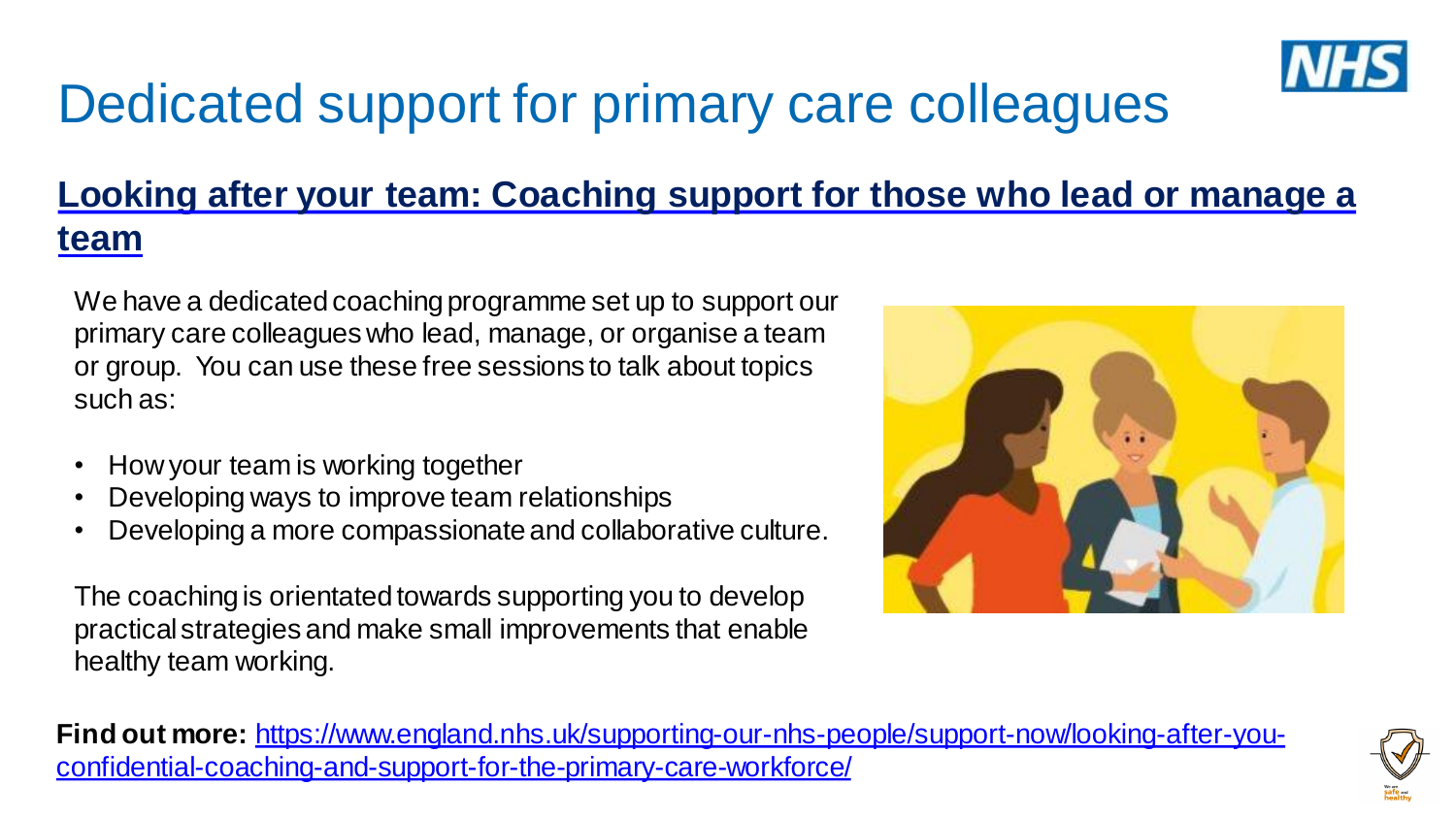### "How are you? How are you, really?"

#### **Having safe and effective wellbeing conversations**

Taking the time to ask your colleagues how they are is incredibly important. Alongside the national guidance and resources already published (including case studies, example personal action plans and a supporting animation), we are pleased to confirm that as of 1 September 2021, we have launched a national training programme that has been designed to support our NHS colleagues in having safe and effective wellbeing conversations, as set out in the NHS People Plan.

This programme, which was co-designed by a number of NHS organisations, aims to support delegates to understand what a wellbeing conversation is, when it may be appropriate to initiate one and will provide delegates with additional knowledge and skills in order to have safe and compassionate conversations about various aspects of wellbeing. The programme will also advise how to safely signpost staff to additional support when needed, and offer an opportunity to practice a conversation in a safe, supportive and non-judgmental space of the session.

The training takes 3.5 hours to complete, and we would encourage that colleagues are able to dedicate time to this programme to emphasise the importance of supporting their own wellbeing, and that of each other. To read more about this training programme and to view available dates, please [click here.](https://www.england.nhs.uk/supporting-our-nhs-people/support-now/having-safe-and-effective-wellbeing-conversations/)

programmes/wellbeing-conversations/ **Find out more:** [https://www.england.nhs.uk/supporting-our-nhs-people/health-and-wellbeing-](https://www.england.nhs.uk/supporting-our-nhs-people/health-and-wellbeing-programmes/wellbeing-conversations/)



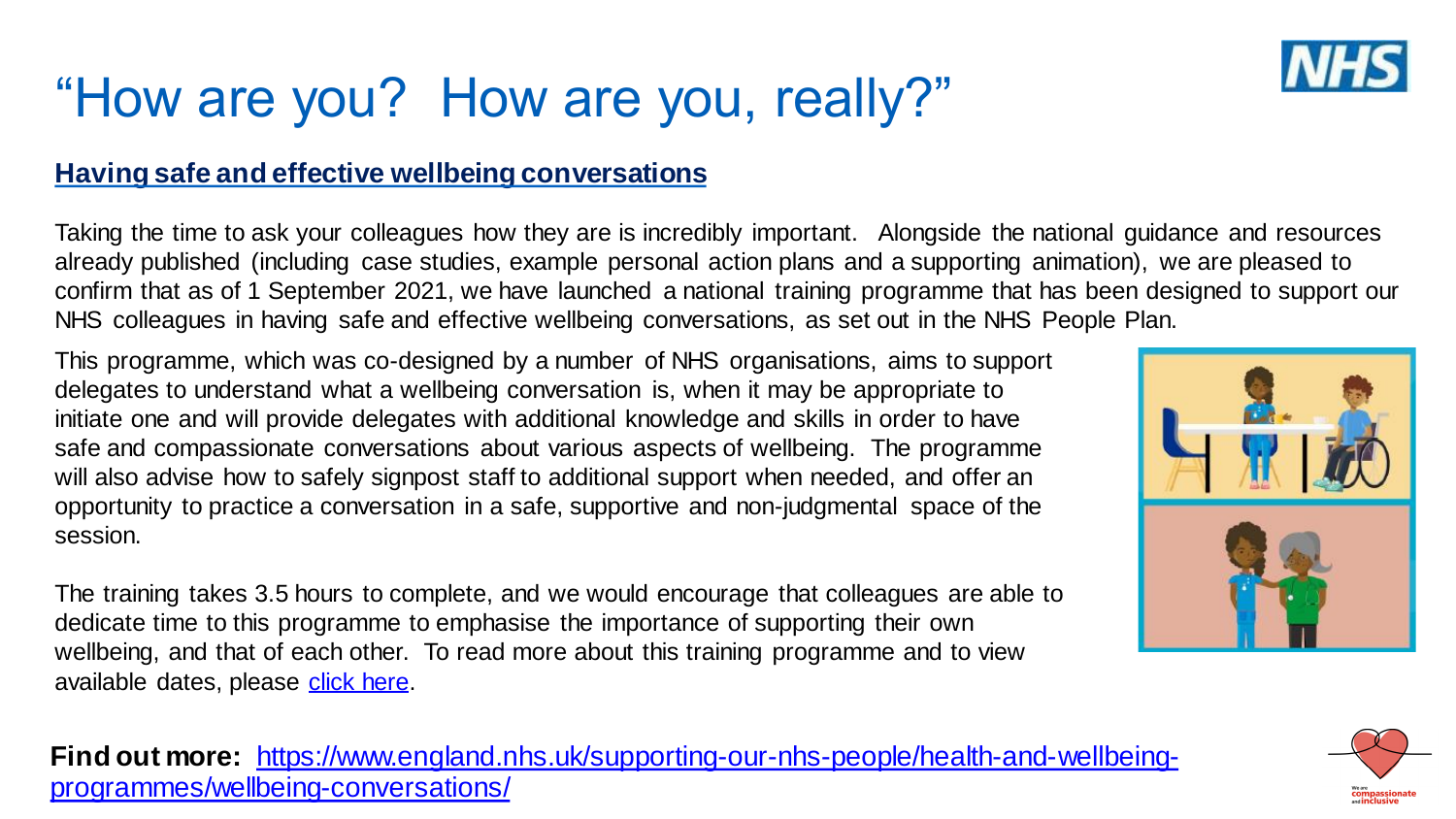### Managing with compassion



All NHS colleagues have access to the Mersey Care NHS Foundation Trust's free online Just and Learning Culture training and additional accredited learning packages to help ensure their organisation has a fair, open and learning culture.

Feeling safe to speak up can boost psychological health and wellbeing. The above training aims to support the creation of environments where staff feel empowered to take learning from instances when things do not go as expected, rather than feeling blamed or to blame. This training helps colleagues consider how to manage employee relations issues in a way that minimises the negative impacts on individuals and teams, whilst aiding the development of a culture that focuses on health and wellbeing, compassion, restoration and learning. Since implementing this programme within their organisation, Mersey Care have seen a significant reduction in disciplinary investigations, dismissals and suspensions - leading to a substantial reduction in costs.



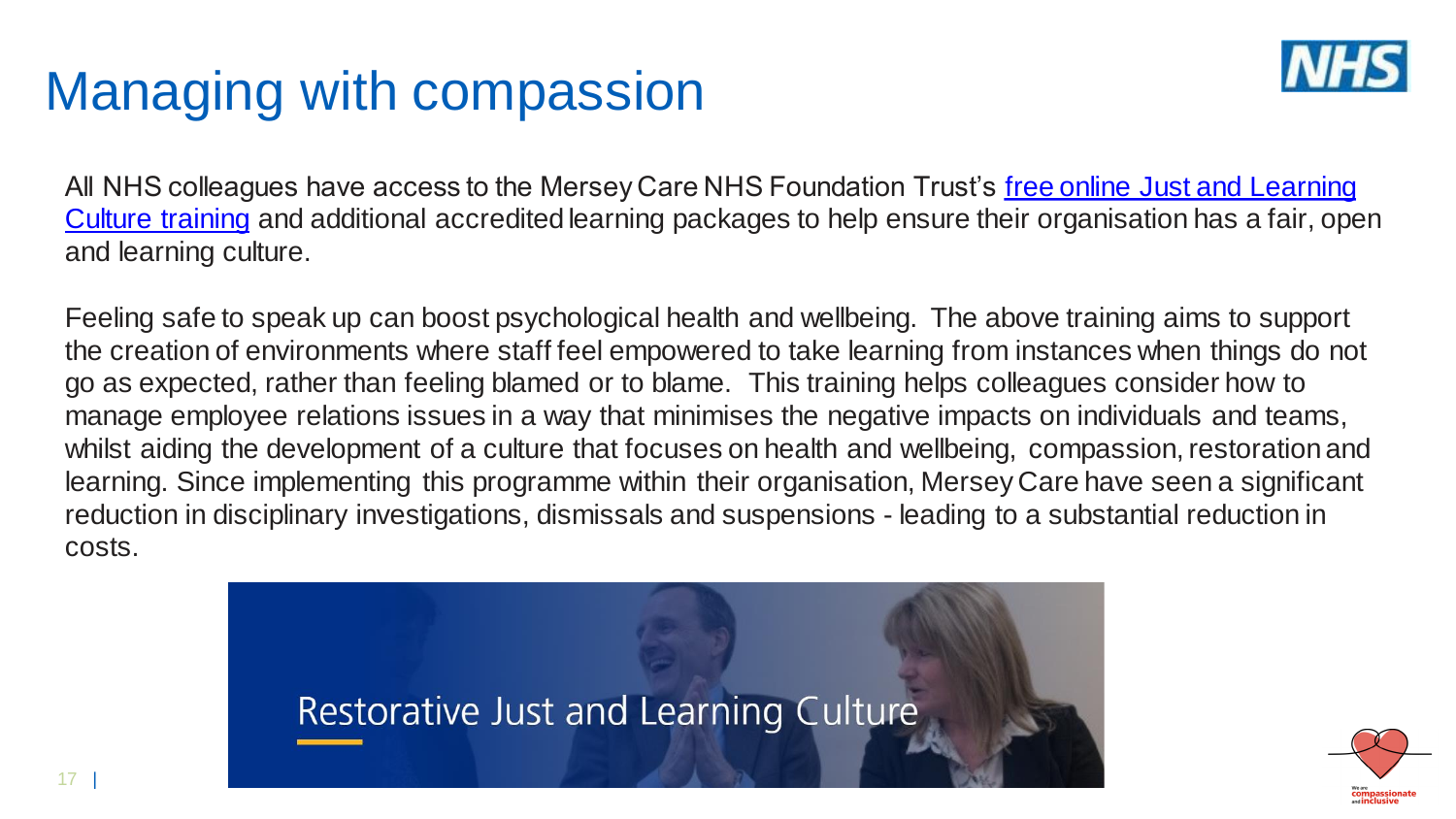### Bespoke support for senior leaders



The Executive Suite has been designed to support senior leaders working across the health and care system (CEO, AO, Chair, PCN Clinical Director, NED, Lay members, Executive Directors or equivalent).

The suite includes a comprehensive package of supportive offers and resources that are designed to support you to remain a resilient leader, continue to thrive in your role, and set cultures that value the importance of health and wellbeing. This includes:

- Seminars frominternationally renowned and prominent health and care experts
- Access to virtual Action Learning Sets
- Curatedresources
- Accessto 1:1 psychological support
- Accessto mentoring
- Careerdevelopment support
- Signposting to regional support offers





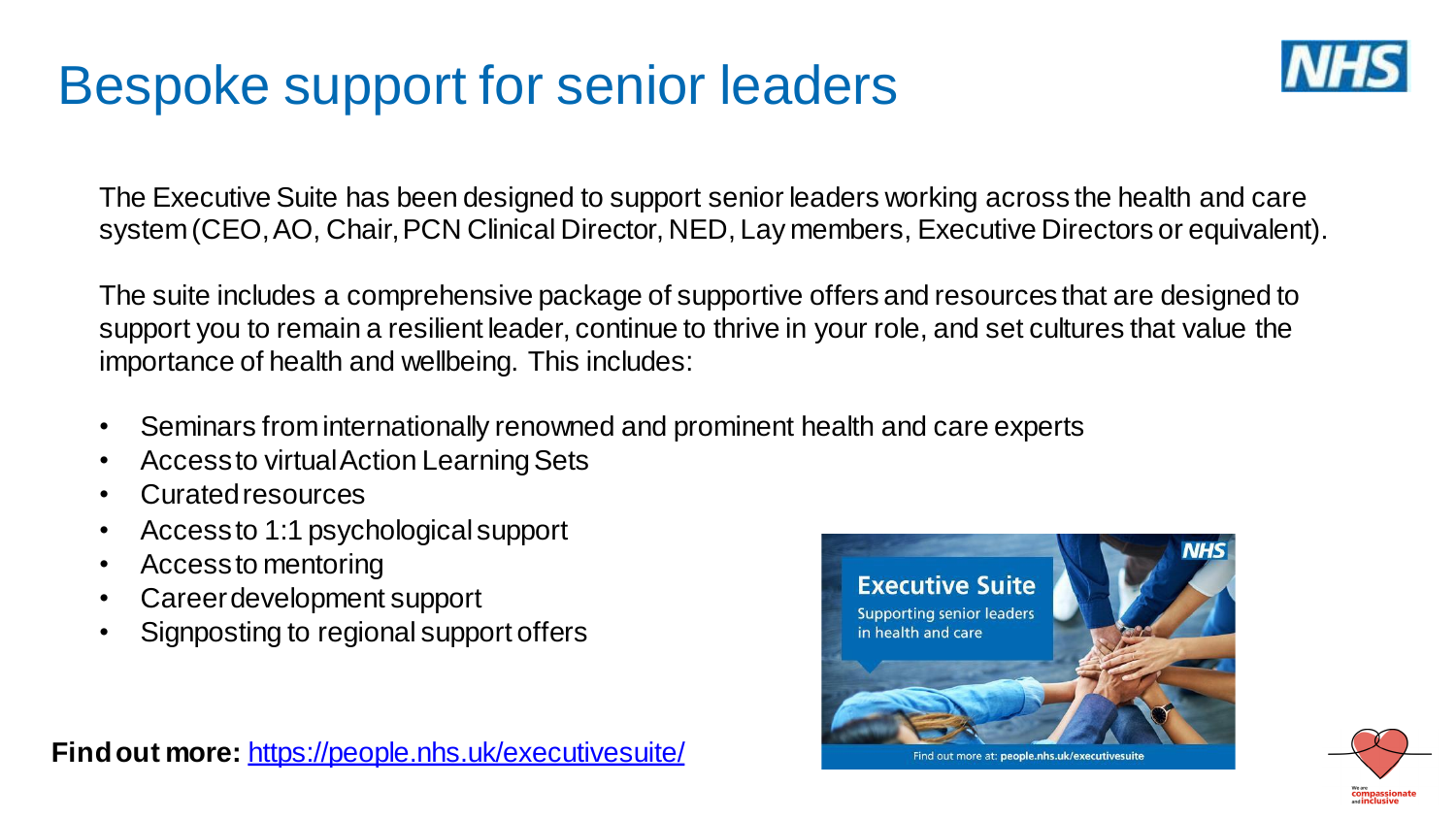

### Online health and wellbeing guides

#### **Health and wellbeingguides**

We've worked with a team of experts to develop a range of short guides to help support you with skills and new ways to improve your experience of work. Our guides cover topics such as getting a good night of sleep, personalresilience, support for line managers, guidance on how to be a compassionate leader during a bereavement and tips on how to run your own 10 minute Pause Space.



**Find out more:** <https://www.england.nhs.uk/supporting-our-nhs-people/How-to-guides/>